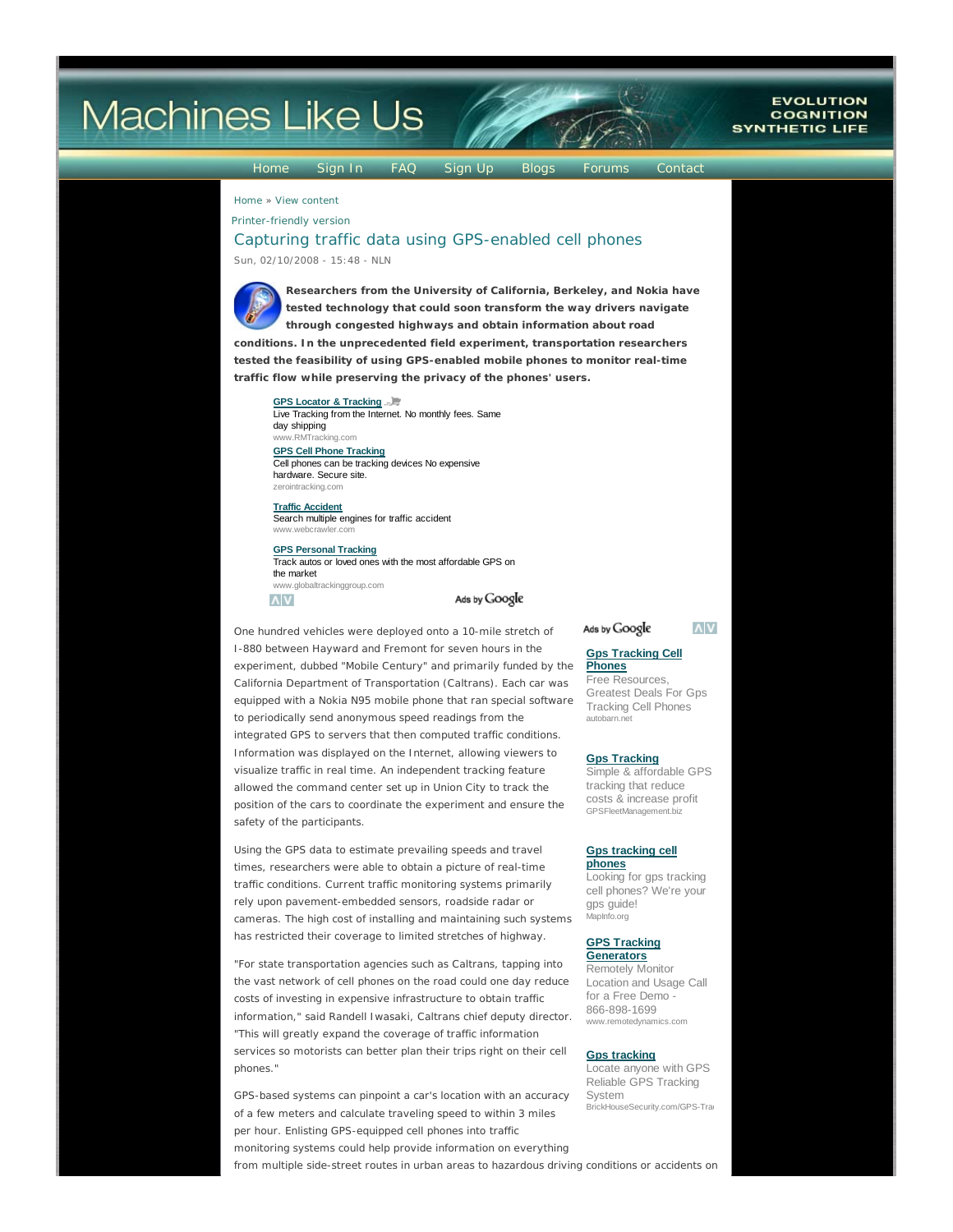vast stretches of rural roads, the researchers say.

The Mobile Century traffic project brings together research teams from UC Berkeley and from the Nokia Research Center in Palo Alto that interact through UC Berkeley's California Center for Innovative Transportation (CCIT). These teams are jointly developing the algorithms, software and architecture of this GPS-based traffic monitoring system. Heading the teams are Alexandre Bayen, UC Berkeley assistant professor of systems engineering and of civil and environmental engineering, and Quinn Jacobson, Nokia Research Center research leader.

"There are cell phone-based systems out there that can collect data in a variety of ways, such as measuring signal strength from towers and triangulating positions, but this is the first demonstration of this scale using GPS-enabled mobile phones to provide traffic related data such as travel times, and with a deliberate focus on critical deployment factors such as bandwidth costs and personal privacy issues," said Thomas West, director of UC Berkeley's CCIT.

The goal of today's experiment was not only to test the efficiency of the traffic data collection and aggregation system, but to also evaluate the trade-offs between traffic estimation accuracy, personal privacy and data collection costs.

"Even though the phones are capable of sending their position and speed every three seconds, an efficient traffic monitoring system should not need to transfer such a large amount of data, which would require enormous bandwidth," said Bayen. "Our challenge is to find the optimum subset of this data for effective traffic monitoring. The quantity and quality of data provided by GPS-equipped cell phones present an unprecedented enhancement to mobility tracking technology and traffic flow reconstruction mechanisms."

Such a powerful system brings up serious questions about cell phone users' privacy, which is why the researchers, with the help of Rutgers University's Winlab, have focused much of the project on mechanisms to protect that privacy.

"Mobile device users control the service. If an individual does not want his or her device to transmit position data, he or she can turn off the GPS feed," said Jacobson. "In addition, data is immediately disassociated from the phone, and is combined with the general stream of traffic data. Only anonymous aggregated data is ever created, transported or stored in this 'privacy-by-design' system. All data is further protected by banking-grade encryption."

"Nokia is very excited at the potential for this system to revolutionize travel planning, carrying on from the Nokia Maps navigation service available today on certain Nokia devices," Jacobson added. "Integration of traffic information with functions such as calendar and online timetables may one day mean the mobile device can act as personal travel planner."

There is currently no projected date for commercial launch of such a system, but when it does become available, its benefits could be huge. In the United States alone, traffic congestion leads to 4.2 billion hours in extra travel time and an extra 2.9 billion gallons of fuel burned, for a total cost of \$78 billion, according to a 2007 report from the Texas Transportation Institute. With the number of vehicles on the road increasing rapidly around the world, a cost-effective method of travel planning could help drivers make smarter decisions about which routes to take, the researchers say.

This research project between UC Berkeley and the Nokia Research Center was born of collaborative efforts by UC Berkeley's Center for Information Technology Research in the Interest of Society (CITRIS) and Tekes, a Finnish government funding agency. Both CITRIS and Tekes foster partnerships between universities, research institutes and industry to speed technological innovation to consumers.

The investigators pointed out that their research is ongoing, and that upcoming experiments may focus on thousands of cars - though not necessarily on the road all at once - with participants carrying test phones on their regular commutes.

Today's experiment was supported by a \$186,000 grant from Caltrans. Additional support came from the National Science Foundation, Nokia, Tekes, the University of California Transportation Center and the Volvo Center of Excellence for Future Urban Transport at UC Berkeley's Institute of Transportation Studies, which is also home to CCIT.

#### **UC Berkeley**